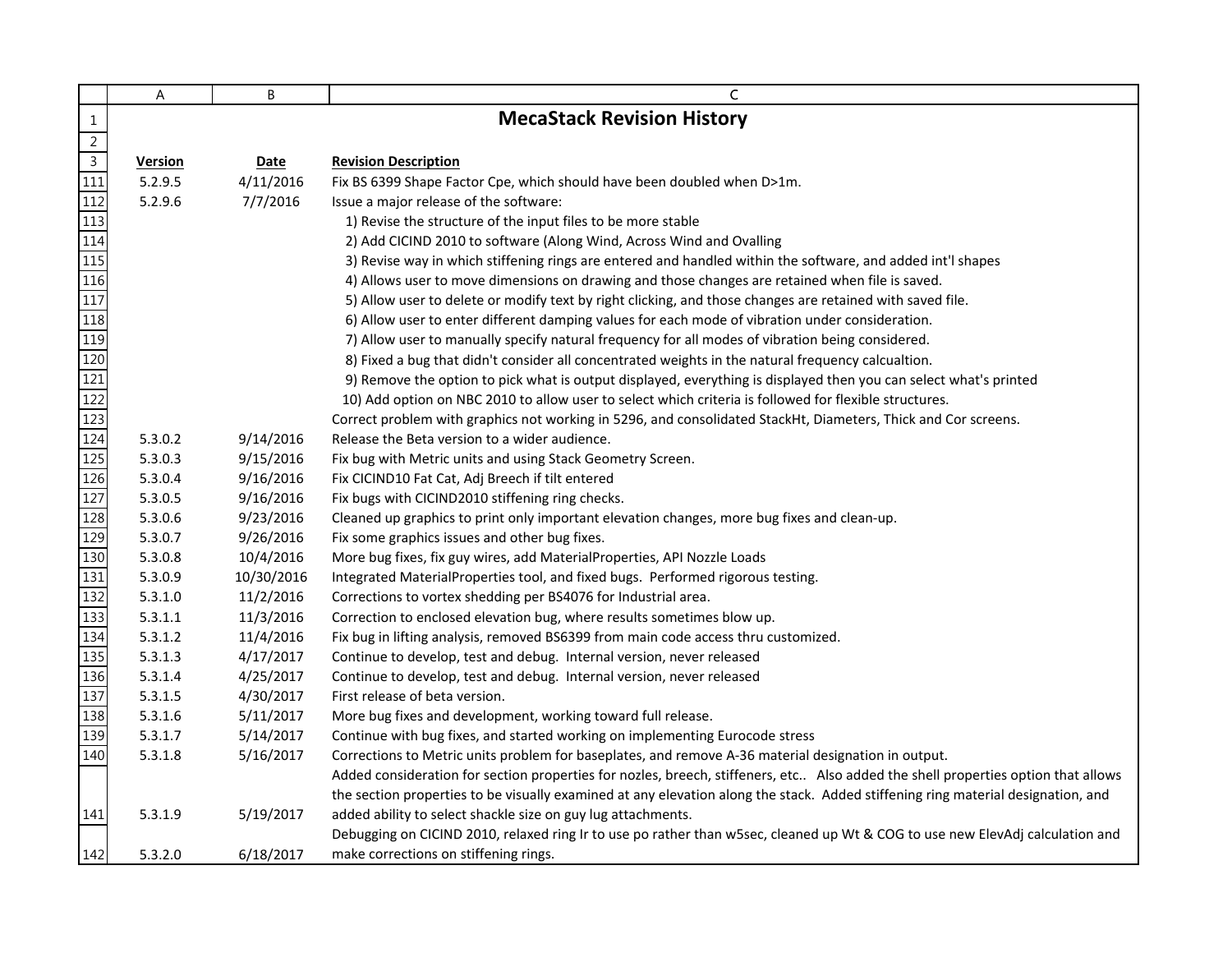| Α       | B         | C                                                                                                                                    |
|---------|-----------|--------------------------------------------------------------------------------------------------------------------------------------|
| 5.3.2.1 | 6/20/2017 | Bug fixes, Working on Eurocode                                                                                                       |
| 5.3.2.2 | 6/21/2017 | Bug Fixes, working on Eurocode                                                                                                       |
| 5.3.2.3 | 6/22/2017 | Bug Fixes, working on Eurocode                                                                                                       |
| 5.3.2.4 | 7/4/2017  | Fix Shape factor for strakes, enclosed and ver stiff's. Added Eurocode.                                                              |
| 5.3.2.5 | 7/5/2017  | Load Combo's Manual were not sticking, and bug with stiffening ring dropdown being disabled                                          |
| 5.3.2.6 | 7/11/2017 | Fixed unit bugs in Strucflg and Baseplate for metric units, baseplate vertical load always negative.                                 |
| 5.3.2.7 | 7/12/2017 | Fix graphics controls on main menu, Print guy wire hardware hidden when no guys, add print drawing to button.                        |
| 5.3.2.8 | 7/13/2017 | Fix NBCC wind pressures generating all elements, removed design code custom option, fix font scale                                   |
| 5.3.2.9 | 7/19/2017 | Struc Flange was showing wrong details for worst case, and added detailed Mmax formula                                               |
| 5.3.3.0 | 7/20/2017 | Corrected AISC allowables to use RisElem.Leff, Fix Flare tip wt to be lbs, fix Load Num on Baseplate worst case                      |
| 5.3.3.1 | 7/21/2017 | Recompiled because the AISC allowable strsses were not calculating correctly for some unknown reason.                                |
| 5.3.3.2 | 7/25/2017 | Fix bugs related to the Guy Wire Pretension being added multiple times                                                               |
| 5.3.3.3 | 7/26/2017 | Fixed some weight bugs for Refrac and Jacket, Corrected riser loads when Guides are added, and fixed UBC97 EQ Loads                  |
| 5.3.3.4 | 8/1/2017  | Made Beta version the main version on website. Fixed problem with guyed stacks having negative vertical load                         |
|         |           | Added warning if no strake data entered but strakes selected, swapped HL and HS on dimensions displayed on Guy Lug Double,           |
| 5.3.3.5 | 8/3/2017  | added note for CICIND Full if Kao_z line is off chart, and corrected deflection limits displaying wrong values when metric selected. |
| 5.3.3.6 | 8/4/2017  | Correct location of Save file as default, and fix problem with Double Guy lug as a stiffening ring.                                  |
| 5.3.3.7 | 8/9/2017  | Switch max reaction vertical/uplift, fix shape factor wrong on first pass and fix NBC Aero Damping value.                            |
| 5.3.3.8 | 8/10/2017 | Fix problem with single user activation not retaining license info.                                                                  |
| 5.3.3.9 | 8/14/2017 | Fix GuyWire Hardware printing infinite loop, fix some probs with CICIND 10 br calculation for stiff rings                            |
| 5.3.4.0 | 8/15/2017 | Corrections to br for CICIND10, stiffening rings weren't retaining the country setting, and ring dim's not shown in metric           |
| 5.3.4.1 | 8/17/2017 | Fix some problems with multiple sets of guy wires, and adjusted Struc Flg elevations to include Elev_Adj                             |
| 5.3.4.2 | 8/17/2017 | Fix some import issues and TLD drawn in wrong location                                                                               |
| 5.3.4.3 | 8/29/2017 | Adjust Euro Vortex to be able to specify how many modes are investigated, and revised strake logic for Euro.                         |
| 5.3.4.4 | 8/29/2017 | Fix arraylist_clone when item was nothing, correct problems with STS stiff rings                                                     |
| 5.3.4.5 | 8/31/2017 | Fix metric conversion problem with AISC fatigue for elevation checks                                                                 |
| 5.3.4.6 | 9/6/2017  | Fix problems with lifting analysis reactions being wrong, BC elev wrong. Sect Prop's being off a level due to elev match             |
| 5.3.4.7 | 9/6/2017  | Internal unit problem with member mass uniform load, seismic loads too high. Enclosed building criteria broke.                       |
| 5.3.4.8 | 9/7/2017  | Fix problem with BaseDist = 30 ft, added doc to breech screen, fixed dimension problem with angles in database,                      |
| 5.3.4.9 | 9/8/2017  | Modified some documentation on frmBreech, added pdf save option to MecaStack.                                                        |
| 5.3.5.0 | 9/11/2017 | Correct problem with Shape fac for L&P's being zero.                                                                                 |
| 5.3.5.1 | 9/14/2017 | Fix single gusset graphic error for chair, add error checking for load combo form launch.                                            |
| 5.3.5.2 | 9/15/2017 | Corrections to Guy wire analysis                                                                                                     |
| 5.3.5.3 | 9/20/2017 | Correct shape factor override on piping, wrong units for qz metric (A05), Support duplicate TOC, Matl metric temp                    |
| 5.3.5.4 | 9/26/2017 | Corrected the refractory weight determination                                                                                        |
| 5.3.5.5 | 9/26/2017 | Adjustments to Weight, and fix title on NBCC 10 for seismic                                                                          |
| 5.3.5.6 | 9/28/2017 | Fix bugs in lifting analysis, import of ASCE 7-10 corrected, other minor bug fixes.                                                  |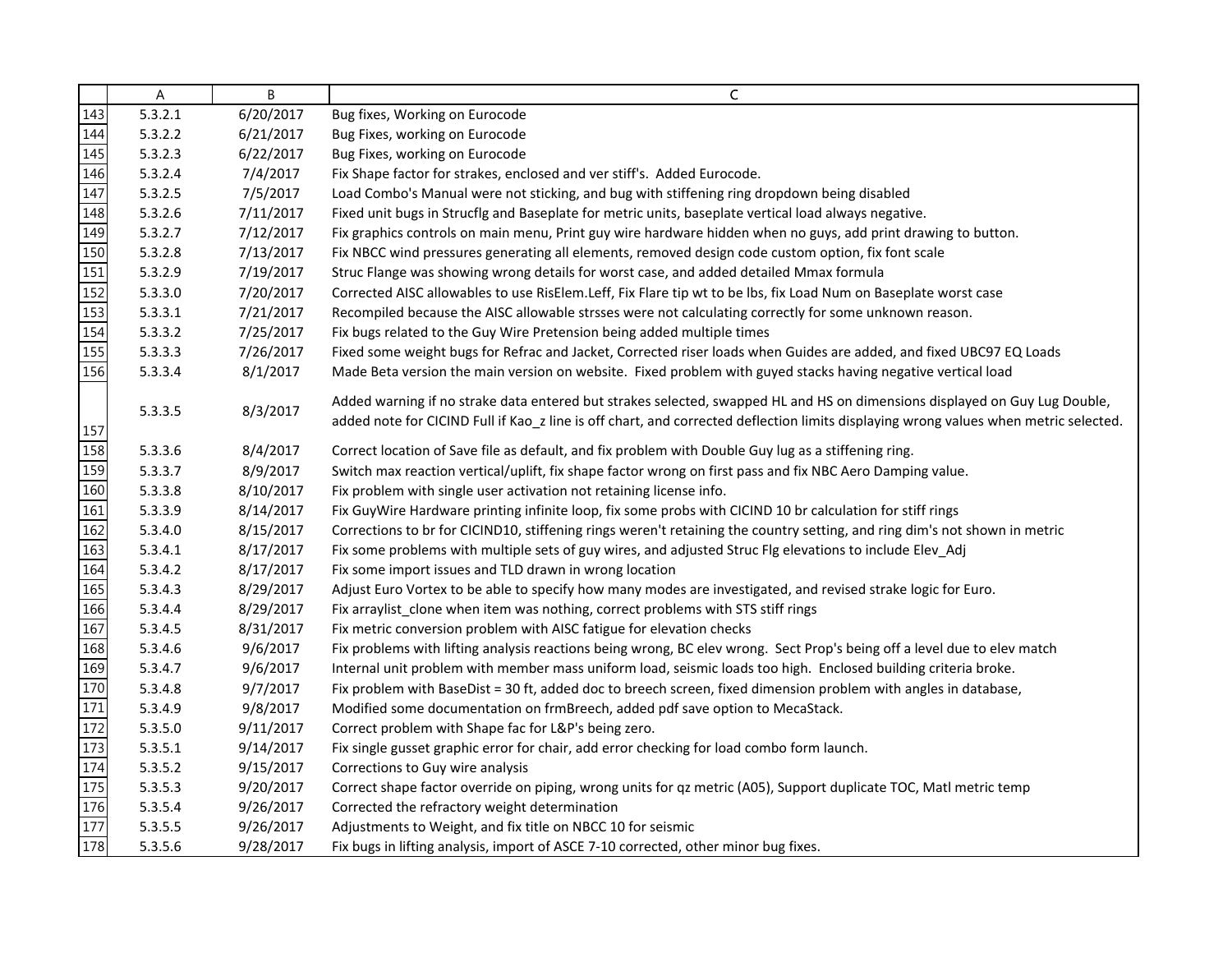|                                                                                                                      | Α       | B          | C                                                                                                                        |
|----------------------------------------------------------------------------------------------------------------------|---------|------------|--------------------------------------------------------------------------------------------------------------------------|
| 179                                                                                                                  | 5.3.5.7 | 10/3/2017  | Euro fatigue values not being retained, and other minor bugs.                                                            |
|                                                                                                                      | 5.3.5.8 | 10/4/2017  | Correct manual override of shape factor                                                                                  |
|                                                                                                                      | 5.3.5.9 | 10/5/2017  | Add Calt calculate for Euro Wind to address special requirement in NA for British                                        |
|                                                                                                                      | 5.3.6.0 | 10/10/2017 | Corrections to external loads applied to model, fix struc flange graphic and dim's.                                      |
|                                                                                                                      | 5.3.6.1 | 10/11/2017 | Correct sign for vertical load, and custom load combo screen was crashing                                                |
|                                                                                                                      | 5.3.6.2 | 10/11/2017 | Resolve some sign problems with primary loads, retained strake info after strakes turn off.                              |
|                                                                                                                      | 5.3.6.3 | 10/14/2017 | Fix worst case summary, lift lwr radial offset allowed to be 0, add manual seismic, add ver to IBC 2012                  |
|                                                                                                                      | 5.3.6.4 | 10/16/2017 | UBC 97 couldn't change source/dist, minor corrections to CICIND.                                                         |
|                                                                                                                      | 5.3.6.5 | 10/17/2017 | Corrections to units and various items in CICIND wind/vortex, Indian vortex bug, Guy Wire Hardware.                      |
|                                                                                                                      | 5.3.6.6 | 10/17/2017 | Fix graphics issues with baseplate                                                                                       |
|                                                                                                                      | 5.3.6.7 | 10/18/2017 | Baseplate skirt corrosion note, fix some baseplate graphics issues, add vertical accel to response spectrum              |
|                                                                                                                      | 5.3.6.8 | 10/19/2017 | STS Table 4.4.7-1 use uncorroded thk, remove double consideration of skirt CA, fix DM rad for BaseDist>0                 |
|                                                                                                                      | 5.3.6.9 | 10/29/2017 | Fix asymmetrical Deadmen not sticking, and dm radius wrong in report.                                                    |
| <u>1818   1819   1919   1919   1919   1919   1919   1919   1919   1919   1919   1920   1920   1920   1920   1920</u> | 5.3.7.0 | 11/21/2017 | Fixed some bugs with guyed analysis, add live/oper factors for resp seismic consideration, misc other bugs               |
|                                                                                                                      | 5.3.7.1 | 11/29/2017 | Correct some sign problems on support reactions for a guyed flare                                                        |
|                                                                                                                      | 5.3.7.2 | 11/30/2017 | More work on the sign problems with support reactions on guyed flare                                                     |
|                                                                                                                      | 5.3.7.3 | 12/4/2017  | Fix sign problem on self supported stack dead load, fix CICIND 2010 full formation producing loads with no vortex reqd   |
|                                                                                                                      | 5.3.7.4 | 12/5/2017  | Fix Baseplate OD for ID entry, fix axial stress being negative due to negative vertical load, fix refractory weight calc |
|                                                                                                                      | 5.3.7.5 | 12/10/2017 | Correct double guy lug ring sec modulus and shear stress                                                                 |
|                                                                                                                      | 5.3.7.6 | 12/11/2017 | Oval vibration analysis wasn't printing for STS code. Some minor fixes on graphics.                                      |
|                                                                                                                      | 5.3.7.7 | 12/12/2017 | Revise the convention of Ext Load Vertical, negative is down and positive is up.                                         |
|                                                                                                                      | 5.3.7.8 | 12/13/2017 | Correct resp spectrum seismic mass, Ls for circumferential stiffeners and LF's for custom STS Vortex                     |
|                                                                                                                      | 5.3.7.9 | 12/15/2017 | Manual shape factor data wasn't being retained.                                                                          |
|                                                                                                                      | 5.3.8.0 | 1/1/2018   | Add gen attach weight to Dead Weight, differentiate dead vs live platform weight, add correlation iter limit for Euro    |
|                                                                                                                      | 5.3.8.1 | 1/2/2018   | Adjust AISC Allowables to be higher when ASD = False                                                                     |
|                                                                                                                      | 5.3.8.2 | 1/4/2018   | Insulation on piping had a bug, and guy wire deadmen weren't printing right for sets 2+.                                 |
|                                                                                                                      | 5.3.8.3 | 1/8/2018   | Fix pdf save, flip ASCE 7 seismic ver to be negative, other minor bugs.                                                  |
|                                                                                                                      | 5.3.8.4 | 1/9/2018   | Chg'd num of cycles to long variable and fixed load combo's for CICIND                                                   |
|                                                                                                                      | 5.3.8.5 | 1/10/2018  | Correct load combinations, add xml files for standard flanges.                                                           |
|                                                                                                                      | 5.3.8.6 | 1/11/2018  | Allow for custom S entry on several vortex code menus (STS, CICIND and Indian)                                           |
|                                                                                                                      | 5.3.8.7 | 1/18/2018  | Correction to Euro code Vortex, crashing                                                                                 |
|                                                                                                                      | 5.3.8.8 | 1/25/2018  | Correction to platform wind area, fix problem with lifting impact load                                                   |
|                                                                                                                      | 5.3.8.9 | 1/29/2018  | Bug fixes, no tip data causing program to crash, Euro seismic wiping out Guy Th data                                     |
|                                                                                                                      | 5.3.9.0 | 1/30/2018  | Corrections to vortex when NBCC selected, extraction bugs fixed, other minor issues                                      |
|                                                                                                                      | 5.3.9.1 | 1/31/2018  | Correct bug with guy hardware, gen attach conc wt wrong units                                                            |
|                                                                                                                      | 5.3.9.2 | 2/1/2018   | Guy Lug Wt, Find Fail Fixed, Exit saving fixed, other minor bugs                                                         |
|                                                                                                                      | 5.3.9.3 | 2/5/2018   | Weight error with use of strakes                                                                                         |
|                                                                                                                      | 5.3.9.4 | 2/6/2018   | Avg 1/3 mass for Aero Damping showed wrong value for metric, vortex for STS was only considering riser mass              |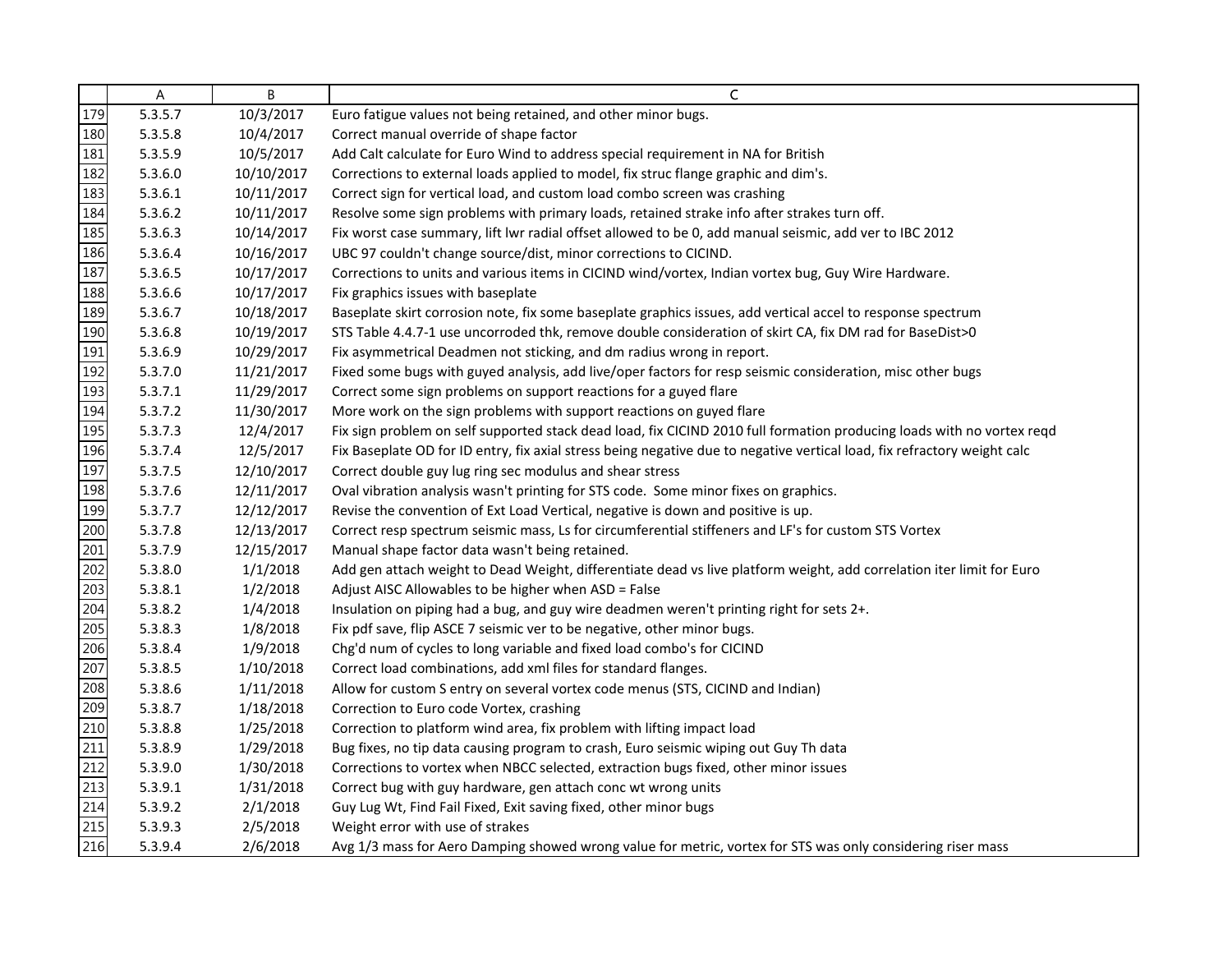|                                 | Α       | B         | C                                                                                                                                                                                                                          |
|---------------------------------|---------|-----------|----------------------------------------------------------------------------------------------------------------------------------------------------------------------------------------------------------------------------|
|                                 | 5.3.9.5 | 2/13/2018 | Work on speed and memory usage, fix guy wire info not printing, auto size turnbuckle sometimes broke, graphics bugs                                                                                                        |
|                                 | 5.3.9.6 | 2/14/2018 | Found additonal issue with defl joint coords for non-linear analysis, struc flange had -/+ ver load reversed.                                                                                                              |
|                                 | 5.3.9.7 | 2/20/2018 | Fix bugs with guyed stacks and metric units.                                                                                                                                                                               |
|                                 | 5.3.9.8 | 2/27/2018 | Fix ability to enter custom strouhal number for STS, and fix other bugs.                                                                                                                                                   |
|                                 | 5.3.9.9 | 3/1/2018  | Fix bug with strake entry.                                                                                                                                                                                                 |
|                                 | 5.4.0.0 | 3/6/2018  | Fix BC to allow pinned base for guyed stack and show guy wire form in demo mode, check for cone at top.                                                                                                                    |
|                                 | 5.4.0.1 | 3/7/2018  | Add Euro EQ custom option, fix Euro Wind not considering proper elevation when Base_Dist > 0                                                                                                                               |
|                                 | 5.4.0.2 | 3/10/2018 | Fix DM formatting issue for metric, UBC-97 seismic always using Soil A, Shackle Column width, Flare Tip Metric Units                                                                                                       |
|                                 | 5.4.0.3 | 3/13/2018 | Indian defl Load Combo to use Wind Static, IsLined wasn't working always, Seismic wasn't considering LiveLoad fac                                                                                                          |
|                                 | 5.4.0.4 | 3/16/2018 | Correct properties for S275 and S355, add Load/Save option for design codes, fix seismic mass, update help file                                                                                                            |
|                                 | 5.4.0.5 | 3/21/2018 | Fix TLD weight error for metric, and Euro Group option for vortex                                                                                                                                                          |
|                                 | 5.4.0.6 | 3/25/2018 | Fix ovaling vibration bug with API560, updated Help, change Euro Vortex layout for inputs                                                                                                                                  |
|                                 | 5.4.0.7 | 3/29/2018 | Clean up lift extraction items, minor corrections to NBCC 2010                                                                                                                                                             |
|                                 | 5.4.0.8 | 4/1/2018  | Corrections to ISO 13705, conversion problems with Vc and Allowable stress Elevations for base elev                                                                                                                        |
|                                 | 5.4.0.9 | 4/3/2018  | Corrections to ISO 13705, Stiffening ring Hs, Hs/D and Actual stress load num                                                                                                                                              |
|                                 | 5.4.1.0 | 4/11/2018 | Correct insert bug on StrucFlange form, and minor corrections to stack geometry form formatting                                                                                                                            |
|                                 | 5.4.1.1 | 4/25/2018 | Correct external load for Oper and Live, fix auto generate platforms, make changes to security.                                                                                                                            |
|                                 | 5.4.1.2 | 5/1/2018  | Correct AISC fatigue category bug and correct Chinese angle shape database.                                                                                                                                                |
|                                 | 5.4.1.3 | 5/3/2018  | Correct guy wire length (Too long), Baseplate sign convention, Double guylug Crotch clearance, Tilt on Round Nozzles                                                                                                       |
|                                 | 5.4.1.4 | 5/4/2018  | Fix problem with Vertical Stiffeners giving strange results, and AISC fatigue categories                                                                                                                                   |
|                                 | 5.4.1.5 | 5/9/2018  | Fix Guy length on Guy Hardware sheet, External Vertical Load Sign issues for Weight and Oper case                                                                                                                          |
|                                 | 5.4.1.6 | 5/11/2018 | ASCE 7-10 wind with Cat I had infinite loop, improve single guy lug check, fix bug in sect prop calculator                                                                                                                 |
|                                 | 5.4.1.7 | 5/12/2018 | Guy hardware crashing when regional settings use comma for decimal, extra length not added to guy length consistent                                                                                                        |
|                                 | 5.4.1.8 | 5/15/2018 | Some more corrections to handle regional settings using comma instead of decimal (guy wire related)                                                                                                                        |
|                                 | 5.4.1.9 | 5/17/2018 | Added Euro lifting stress check, corrected Euro to be Limit States designation, fixed discrepancy in Lift reactions                                                                                                        |
|                                 | 5.4.2.0 | 5/24/2018 | Fixed bug with round nozzle repad properties, Euro Fatigue Life bug, Deadmen naming convention                                                                                                                             |
|                                 | 5.4.2.1 | 6/5/2018  | Guy length wasn't taking lug offset into consideration, fix u-clip and thimble model #                                                                                                                                     |
|                                 | 5.4.2.2 | 6/15/2018 | Fix help fro AISC 36010 Fatigue, Save Load Combos, Filter only Ext Loads for type Dead in lifting analysis, Add material input for                                                                                         |
|                                 |         |           | Guy Lugs, allow entry of JE = 1 for pressure, fix Ext Loads API lookup with metric units.                                                                                                                                  |
|                                 | 5.4.2.3 | 6/17/2018 | Fix Euro code when strakes used (Fatigue check trying to perform) and Euro summary was grabbing last case, not worst                                                                                                       |
| 244<br>245<br>246<br>247<br>248 | 5.4.2.4 | 6/21/2018 | Added check for updates option, fix jacket units inconsistencies, Jacket weight issues                                                                                                                                     |
|                                 | 5.4.2.5 | 6/22/2018 | Fix avg diameter calc for mode 2+ in CICIND                                                                                                                                                                                |
|                                 | 5.4.2.6 | 6/25/2018 | Fix External loads which were being doubled in the dead load case.                                                                                                                                                         |
| 249                             | 5.4.2.7 | 6/27/2018 | Fix glitch with Self Network License, fix Euro Fatigue which wasn't calculating.                                                                                                                                           |
| 250                             | 5.4.2.8 | 6/29/2018 | Dead load shear and moment wasn't being added (Only started in v5426), thermal expansion was considering entire stack to point<br>of interest being at the specified temperature so inaccurate when varying temps entered. |